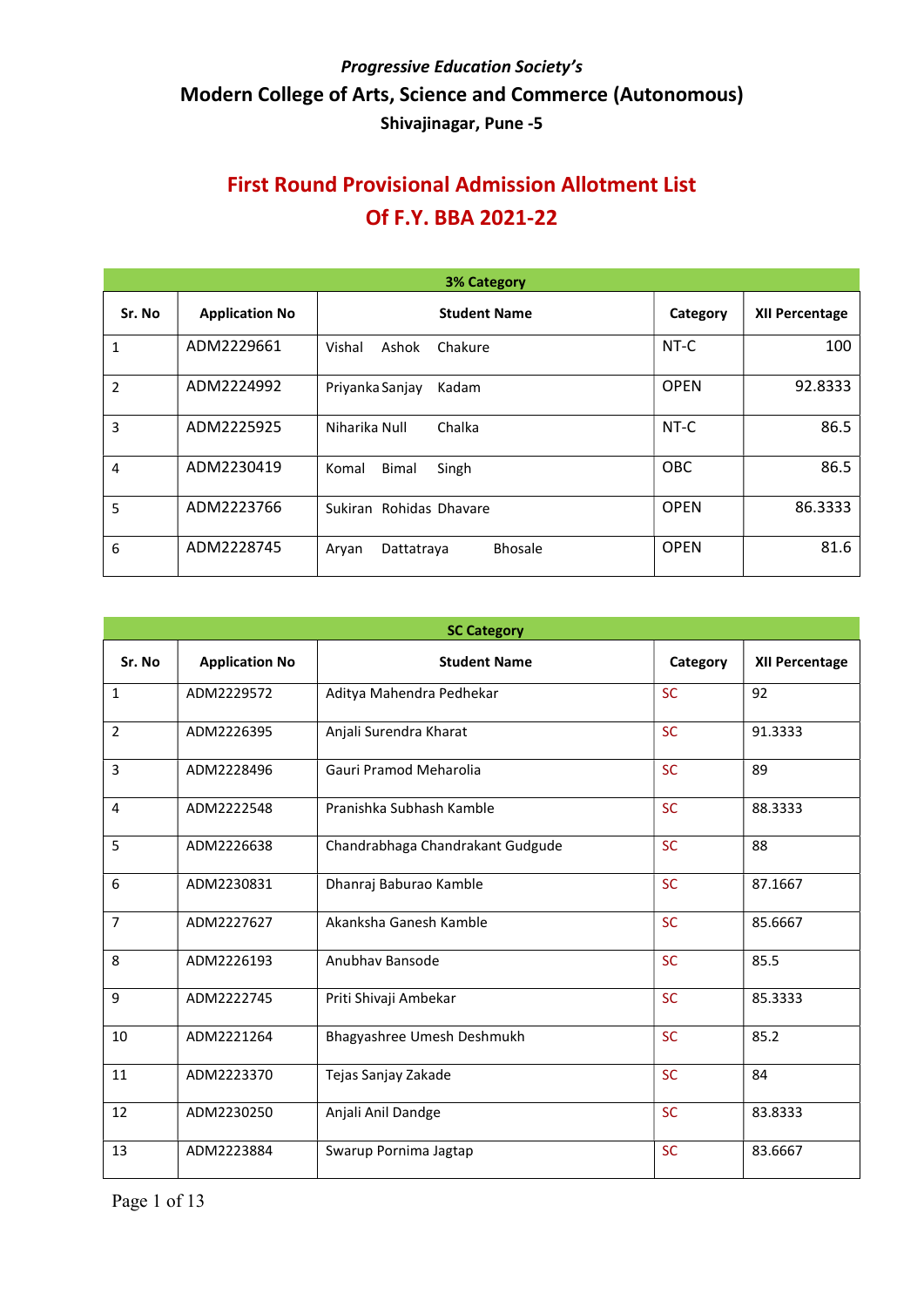| 14             | ADM2228435            | Aishwarya Chandrashekhar Gaikwad | <b>SC</b> | 83.5                  |
|----------------|-----------------------|----------------------------------|-----------|-----------------------|
| 15             | ADM2222683            | Meera Prakash Rao                | <b>SC</b> | 82.8333               |
| 16             | ADM2225700            | Pratiksha Arun Naik              | <b>SC</b> | 82.5                  |
| 17             | ADM2228382            | Darshan Gokuldas Kamble          | <b>SC</b> | 82.1667               |
| 18             | ADM2224876            | Priyanshu Dattatray Londhe       | <b>SC</b> | 82                    |
| 19             | ADM2224963            | Snehal Anand Jadhav              | <b>SC</b> | 81.5                  |
| 20             | ADM2229694            | Sanghamitra Suhas Bhonde         | <b>SC</b> | 81.5                  |
| 21             | ADM2225861            | Shruti Anil Mane                 | <b>SC</b> | 81.3333               |
| 22             | ADM2224025            | Rucha Tukaram Patole             | <b>SC</b> | 81                    |
| 23             | ADM2228190            | Deep Ramratan Gautam             | <b>SC</b> | 81                    |
| 24             | ADM2222494            | Yash Rahul Hiwale                | <b>SC</b> | 80.8333               |
| 25             | ADM2226784            | Priyanka Kisan Sampal            | <b>SC</b> | 80.1667               |
| 26             | ADM2228054            | Kartik Raju Jagdale              | <b>SC</b> | 79.3333               |
| 27             | ADM2227664            | Lalkrishna Pramod Pawar          | <b>SC</b> | 79                    |
| 28             | ADM2223608            | Tejas Somnath Jadhav             | <b>SC</b> | 78.8333               |
|                |                       | <b>St Category</b>               |           |                       |
| Sr. No         | <b>Application No</b> | <b>Student Name</b>              | Category  | <b>XII Percentage</b> |
| $\mathbf{1}$   | ADM2226829            | Neha Sanjay Dhengale             | <b>ST</b> | 85.6667               |
| $\overline{2}$ | ADM2227044            | Hitesha Ranjit Valvi             | <b>ST</b> | 83.1667               |
| 3              | ADM2227584            | <b>Bicky Debbarma</b>            | <b>ST</b> | 80.6                  |
| 4              | ADM2225655            | Viraj Pandharinath Bhagit        | <b>ST</b> | 79.5                  |
| 5              | ADM2221956            | Darshan Ganesh Ugale             | <b>ST</b> | 76                    |
| 6              | ADM2221816            | Hrushikesh Vishwas Asawale       | <b>ST</b> | 75.2                  |
| 7              | ADM2226840            | Bomaken Riba                     | <b>ST</b> | 73                    |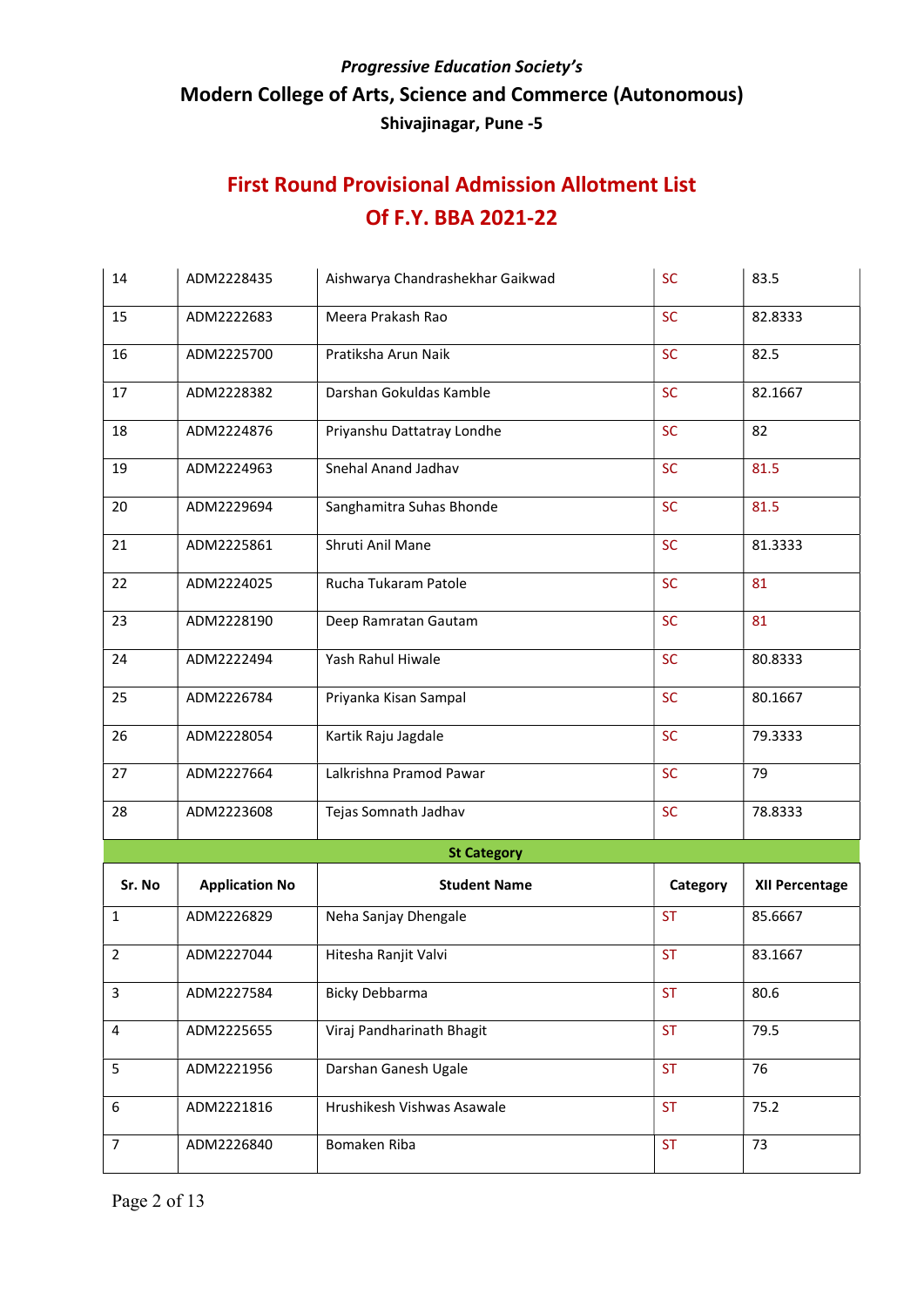| 8              | ADM2229353            | Mayur Tukaram Ghode         | <b>ST</b>  | 62             |
|----------------|-----------------------|-----------------------------|------------|----------------|
| 9              | ADM2230839            | Sudarshan Balasaheb Patange | <b>ST</b>  | 59.5           |
| 10             | ADM2223868            | Chaitrali Devidas Pakire    | <b>ST</b>  | 58.1667        |
| 11             | ADM2221898            | Solan Shaiza                | <b>ST</b>  | 53             |
| 12             | ADM2229233            | Yashraj Vitthal Salunkhe    | VJDT/NT(A) | 67.5           |
| 13             | ADM2222456            | Swati Ashok Chavan          | VJDT/NT(A) | 59.2308        |
| 14             | ADM2227560            | Shreyash Ashokkumar Lohar   | NT(B)      | 66.6667        |
| 15             | ADM2224459            | Vedant Sandeep Pardeshi     | NT(B)      | 66.1667        |
|                |                       | Nt-A / Vjnt / Vjdt          |            |                |
| Sr. No         | <b>Application No</b> | <b>Student Name</b>         | Category   | XII Percentage |
| $\mathbf{1}$   | ADM2222438            | Pavan Mahajan Ghunawat      | VJDT/NT(A) | 90.1667        |
| $\overline{2}$ | ADM2223432            | Ashok Dhakne Shubham        | VJDT/NT(A) | 85.6667        |
| 3              | ADM2221535            | Anil Namdeo Chavan          | VJDT/NT(A) | 77.1667        |
| 4              | ADM2222504            | Rushikesh Premsingh Parihar | VJDT/NT(A) | 77.1667        |
| 5              | ADM2224055            | Harshkumar Arun Jadhav      | VJDT/NT(A) | 76.1667        |
| 6              | ADM2221530            | Sanket Babaji Sangale       | VJDT/NT(A) | 72.8333        |
| $\overline{7}$ | ADM2228592            | Ranjit Dadarao Rathod       | VJDT/NT(A) | 68.5           |
|                |                       | <b>Nt B Category</b>        |            |                |
| Sr. No         | <b>Application No</b> | <b>Student Name</b>         | Category   | XII Percentage |
| $\mathbf{1}$   | ADM2226495            | Sakshi Santosh Ghadge       | NT(B)      | 81.8333        |
| $\overline{2}$ | ADM2228992            | Swapnil Vitthal Giri        | NT(B)      | 81.1667        |
| 3              | ADM2228170            | Janhavi Vijay Taru          | NT(B)      | 80.5           |
| 4              | ADM2229049            | Om Dattatray Vanjari        | NT(B)      | 76.8333        |
| 5              | ADM2225290            | Anirudha Saudagar Chavan    | NT(B)      | 73.6667        |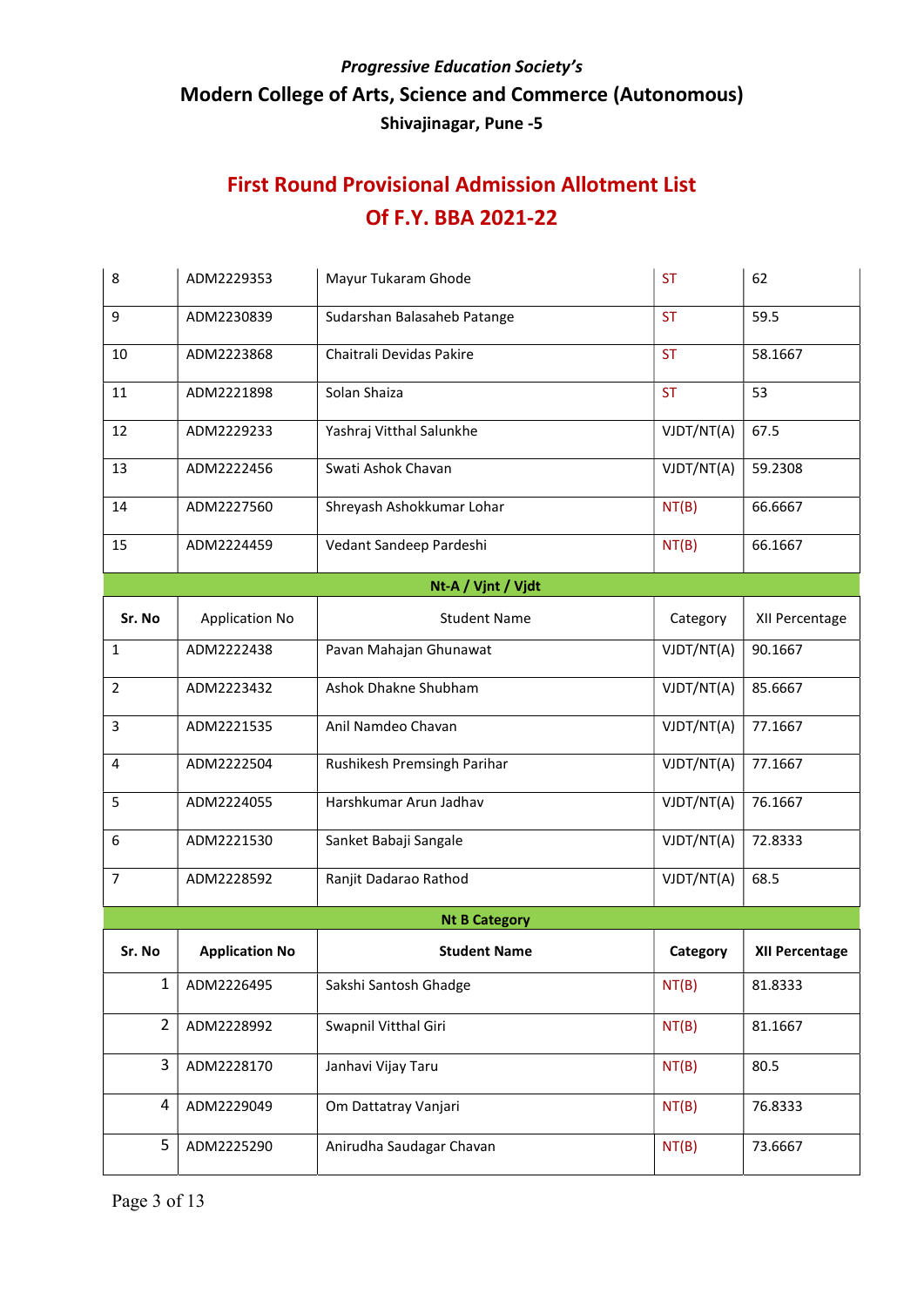|                      | <b>Nt C Category</b>  |                          |            |                       |  |  |
|----------------------|-----------------------|--------------------------|------------|-----------------------|--|--|
| Sr. No               | <b>Application No</b> | <b>Student Name</b>      | Category   | XII Percentage        |  |  |
| $\mathbf{1}$         | ADM2225774            | Sakshi Prakash Kharat    | NT(C)      | 93.1667               |  |  |
| $\overline{2}$       | ADM2221839            | Aniket SURESH YELE       | NT(C)      | 88.8333               |  |  |
| 3                    | ADM2224416            | Anushka Kisan Bibe       | NT(C)      | 88                    |  |  |
| 4                    | ADM2227700            | Sakshi Tanaji Dombale    | NT(C)      | 86.8333               |  |  |
| 5                    | ADM2225925            | Pavan Dhondiba Amanwad   | NT(C) & 3% | 86.5                  |  |  |
| 6                    | ADM2223751            | Abhishek Kalnath Deokate | NT(C)      | 86.5                  |  |  |
| 7                    | ADM2221773            | Sayali Sanjay Handal     | NT(C)      | 86.3333               |  |  |
| 8                    | ADM2224007            | Yash Anil Kakade         | NT(C)      | 81.5                  |  |  |
| <b>Nt D Category</b> |                       |                          |            |                       |  |  |
| Sr. No               | <b>Application No</b> | <b>Student Name</b>      | Category   | <b>XII Percentage</b> |  |  |
| 1                    | ADM2230580            | Yogesh Prakash Gamne     | NT(D)      | 84.5                  |  |  |

|   | ADM2230580 | Yogesh Prakash Gamne  | NT(D) | 84.5    |
|---|------------|-----------------------|-------|---------|
|   | ADM2229054 | Abjith Namdev Tandale | NT(D) | 76.6667 |
|   | ADM2225721 | Shyam Tukaram Phad    | NT(D) | 70.8333 |
| 4 | ADM2226736 | Lahu Shridhar Sangale | NT(D) | 62.4615 |

| <b>Sbc Category</b> |                       |                        |            |                       |  |
|---------------------|-----------------------|------------------------|------------|-----------------------|--|
| Sr. No              | <b>Application No</b> | <b>Student Name</b>    | Category   | <b>XII Percentage</b> |  |
| 1                   | ADM2226696            | Virendra Sanjay Doijad | <b>SBC</b> | 89.5                  |  |
| 2                   | ADM2228702            | Namita Vilas Nipane    | <b>SBC</b> | 88.6667               |  |
| 3                   | ADM2222740            | Dhruy Sunil Nandurkar  | <b>SBC</b> | 81                    |  |
| 4                   | ADM2227117            | Snehal Rajesh Misal    | <b>SBC</b> | 76.5                  |  |
| <b>Obc Category</b> |                       |                        |            |                       |  |
| Sr. No              | <b>Application No</b> | <b>Student Name</b>    | Category   | <b>XII Percentage</b> |  |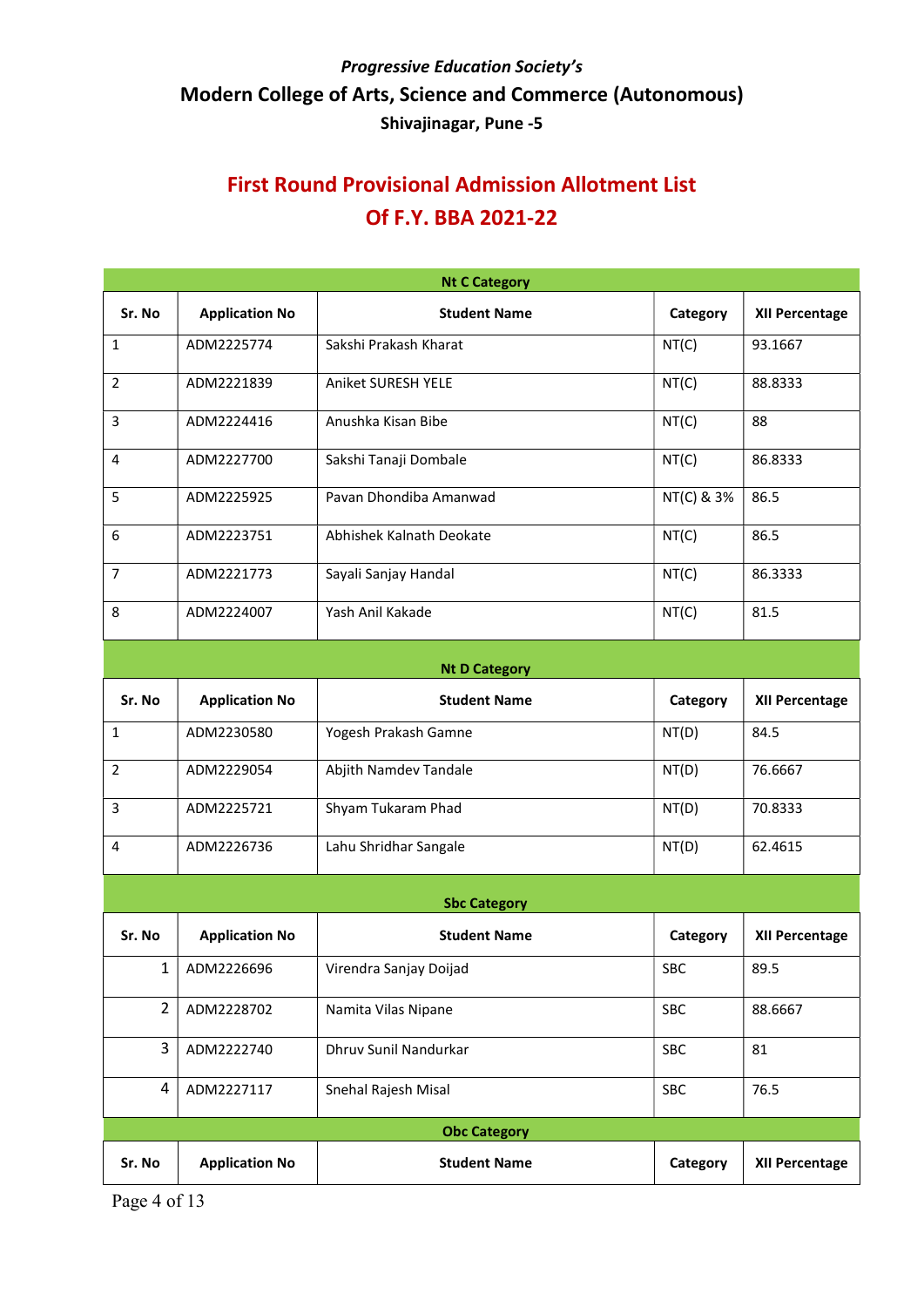| <b>OBC</b><br>94.8<br>$\overline{2}$<br>ADM2221166<br>Poonam Tanaji Kardure<br>3<br>ADM2230075<br>Sana Radhakrishna Pawaskar<br>94<br><b>OBC</b><br>$\overline{4}$<br>ADM2224657<br>Komal Ravindra Waghmare<br><b>OBC</b><br>93.8333<br>5<br>ADM2221536<br>Sagar Shankar Tungenwar<br><b>OBC</b><br>92.8333<br>ADM2231094<br>Sayali Uttam Abhang<br>92<br><b>OBC</b><br>6<br>Sanchita Peethambaran Kalarikkal<br>$\overline{7}$<br>ADM2221145<br><b>OBC</b><br>91.67<br>8<br>ADM2222416<br>Aditya Uttamrao Thakur<br><b>OBC</b><br>91.6667<br>Tushar Nandkumar Fulari<br>9<br>ADM2221615<br><b>OBC</b><br>91.5 | 1  | ADM2230655 | Jay Vinayak Gujar    | OBC        | 95.8333 |
|----------------------------------------------------------------------------------------------------------------------------------------------------------------------------------------------------------------------------------------------------------------------------------------------------------------------------------------------------------------------------------------------------------------------------------------------------------------------------------------------------------------------------------------------------------------------------------------------------------------|----|------------|----------------------|------------|---------|
|                                                                                                                                                                                                                                                                                                                                                                                                                                                                                                                                                                                                                |    |            |                      |            |         |
|                                                                                                                                                                                                                                                                                                                                                                                                                                                                                                                                                                                                                |    |            |                      |            |         |
|                                                                                                                                                                                                                                                                                                                                                                                                                                                                                                                                                                                                                |    |            |                      |            |         |
|                                                                                                                                                                                                                                                                                                                                                                                                                                                                                                                                                                                                                |    |            |                      |            |         |
|                                                                                                                                                                                                                                                                                                                                                                                                                                                                                                                                                                                                                |    |            |                      |            |         |
|                                                                                                                                                                                                                                                                                                                                                                                                                                                                                                                                                                                                                |    |            |                      |            |         |
|                                                                                                                                                                                                                                                                                                                                                                                                                                                                                                                                                                                                                |    |            |                      |            |         |
|                                                                                                                                                                                                                                                                                                                                                                                                                                                                                                                                                                                                                |    |            |                      |            |         |
|                                                                                                                                                                                                                                                                                                                                                                                                                                                                                                                                                                                                                | 10 | ADM2227596 | Gomati Suresh Disale | <b>OBC</b> | 90      |
| Rutik Sunil Dalvi<br>11<br>ADM2227438<br><b>OBC</b><br>89.8333                                                                                                                                                                                                                                                                                                                                                                                                                                                                                                                                                 |    |            |                      |            |         |
| 12<br>Anuja Manohar Gaikwad<br><b>OBC</b><br>ADM2228766<br>89.8333                                                                                                                                                                                                                                                                                                                                                                                                                                                                                                                                             |    |            |                      |            |         |
| Preeti Raut<br><b>OBC</b><br>13<br>ADM2221905<br>89.6                                                                                                                                                                                                                                                                                                                                                                                                                                                                                                                                                          |    |            |                      |            |         |
| 14<br>ADM2223988<br>Rahul Sachin Jagtap<br><b>OBC</b><br>89.5                                                                                                                                                                                                                                                                                                                                                                                                                                                                                                                                                  |    |            |                      |            |         |
| ADM2222758<br>Madhur Ranjitkumar Turkar<br><b>OBC</b><br>89.2<br>15                                                                                                                                                                                                                                                                                                                                                                                                                                                                                                                                            |    |            |                      |            |         |
| Yashvardhan Vijay Patil<br>ADM2228672<br><b>OBC</b><br>88.8333<br>16                                                                                                                                                                                                                                                                                                                                                                                                                                                                                                                                           |    |            |                      |            |         |
| Yash Gorakshanath Gavhane<br>ADM2225718<br><b>OBC</b><br>88.3333<br>17                                                                                                                                                                                                                                                                                                                                                                                                                                                                                                                                         |    |            |                      |            |         |
| ADM2221314<br>Sanika Mahendra Dandwate<br><b>OBC</b><br>18<br>88                                                                                                                                                                                                                                                                                                                                                                                                                                                                                                                                               |    |            |                      |            |         |
| 19<br>Pratik Balasaheb Gavhane<br>ADM2225786<br><b>OBC</b><br>87.1667                                                                                                                                                                                                                                                                                                                                                                                                                                                                                                                                          |    |            |                      |            |         |
| Viraj Mahesh Mali<br>20<br>ADM2231102<br><b>OBC</b><br>87.1667                                                                                                                                                                                                                                                                                                                                                                                                                                                                                                                                                 |    |            |                      |            |         |
| Sanika Suresh Shevkari<br><b>OBC</b><br>21<br>ADM2226927<br>86.8333                                                                                                                                                                                                                                                                                                                                                                                                                                                                                                                                            |    |            |                      |            |         |
| Rutwik Gajanan Lale<br><b>OBC</b><br>22<br>ADM2222862<br>86.8333                                                                                                                                                                                                                                                                                                                                                                                                                                                                                                                                               |    |            |                      |            |         |
| 23<br>Suraj Satish Hingmire<br><b>OBC &amp; 3%</b><br>86.5<br>ADM2230419                                                                                                                                                                                                                                                                                                                                                                                                                                                                                                                                       |    |            |                      |            |         |
| Shruti Kamlakar Dandwate<br>24<br>ADM2227301<br><b>OBC</b><br>86.3333                                                                                                                                                                                                                                                                                                                                                                                                                                                                                                                                          |    |            |                      |            |         |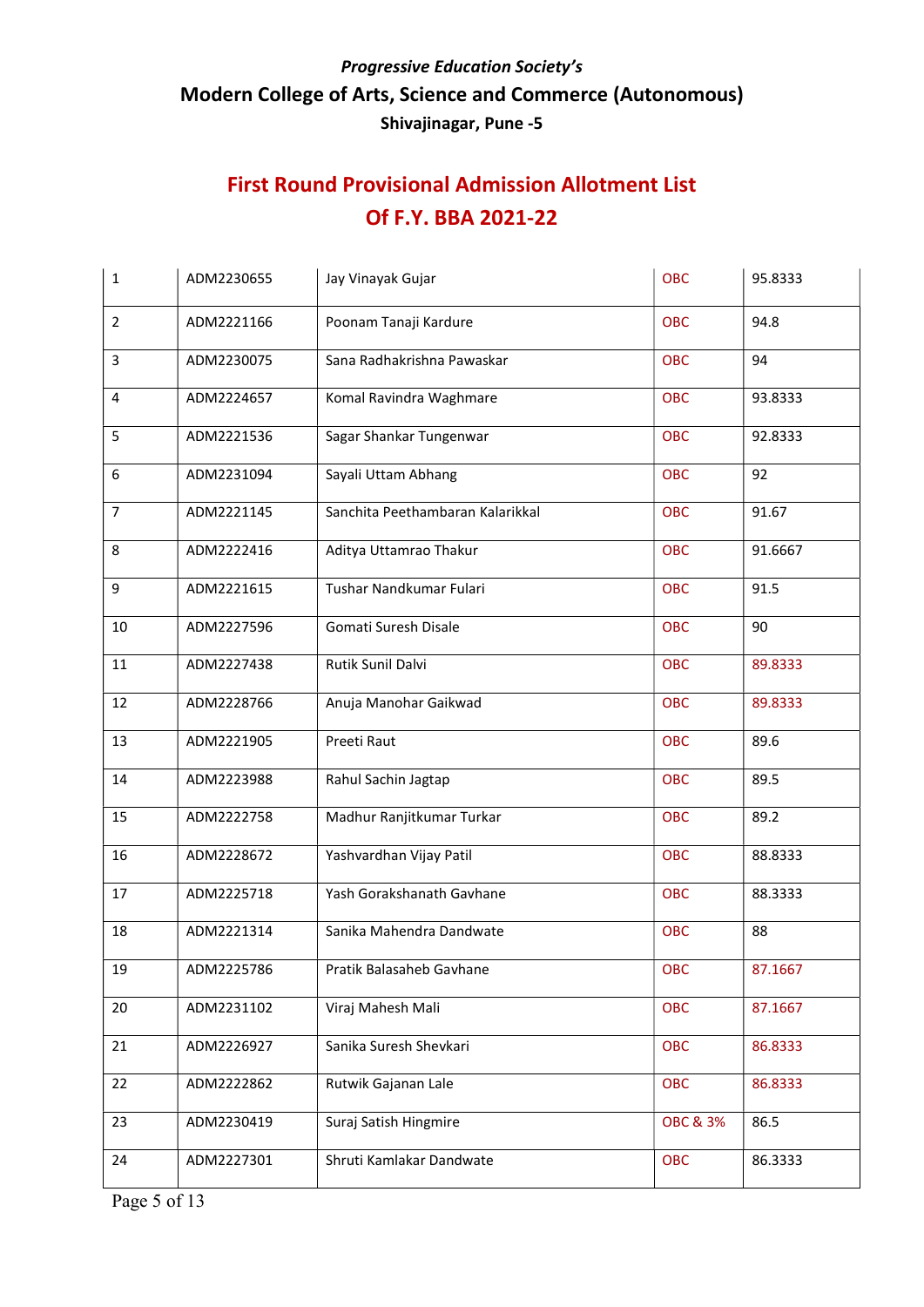| 25             | ADM2222873            | Avishkar Bharat Kathe       | OBC        | 86.1667               |
|----------------|-----------------------|-----------------------------|------------|-----------------------|
| 26             | ADM2222587            | Riyanshi Sanjay Shete       | <b>OBC</b> | 86                    |
| 27             | ADM2223400            | Bhavana Ajay Garud          | <b>OBC</b> | 86                    |
| 28             | ADM2223772            | Rtiwik Ghanshyam Bhalerao   | <b>OBC</b> | 86                    |
| 29             | ADM2231108            | Siddhi Mahendra Bhumkar     | <b>OBC</b> | 86                    |
| 30             | ADM2229194            | Saurabh Mohan Ghatol        | <b>OBC</b> | 85.8333               |
| 31             | ADM2227209            | Prathmesh Laxman Wagh       | <b>OBC</b> | 85.5                  |
| 32             | ADM2223929            | Shrinath Shetappa Parane    | <b>OBC</b> | 85.3333               |
| 33             | ADM2226888            | Sahil Ravindra Shinde       | <b>OBC</b> | 84.5                  |
| 34             | ADM2228460            | Pritesh Ganpat Ghagave      | <b>OBC</b> | 84.3333               |
| 35             | ADM2221481            | Tushar Bhaskar Pathade      | <b>OBC</b> | 84.3333               |
| 36             | ADM2230185            | <b>Wilohit Santosh Gore</b> | <b>OBC</b> | 84.3333               |
| 37             | ADM2222490            | Mrunal Raju Dudhade         | <b>OBC</b> | 83.6667               |
| 38             | ADM2222851            | Jay Sanjay Shimpi           | <b>OBC</b> | 83.6667               |
| 39             | ADM2225386            | Soham Sachin Ladhe          | <b>OBC</b> | 83.6667               |
| 40             | ADM2226593            | Khilesh Ketan Patil         | <b>OBC</b> | 83.5                  |
| 41             | ADM2227428            | Sakshi Sanjay Udeg          | <b>OBC</b> | 83.3333               |
|                |                       | <b>Ews Category</b>         |            |                       |
| Sr. No         | <b>Application No</b> | <b>Student Name</b>         | Category   | <b>XII Percentage</b> |
| $\mathbf{1}$   | ADM2224094            | Gauri Shantappa Malang      | <b>EWS</b> | 92.5                  |
| $\overline{2}$ | ADM2221960            | Vaishnavi Ravindra Pisal    | <b>EWS</b> | 90.6667               |
| $\mathbf{3}$   | ADM2222776            | Tejas Santosh Shirke        | <b>EWS</b> | 88                    |
| 4              | ADM2230052            | Sandesh Amol Jadhav         | <b>EWS</b> | 84.3333               |
| 5              | ADM2225844            | Mitali Valchand Jain        | <b>EWS</b> | 82.3333               |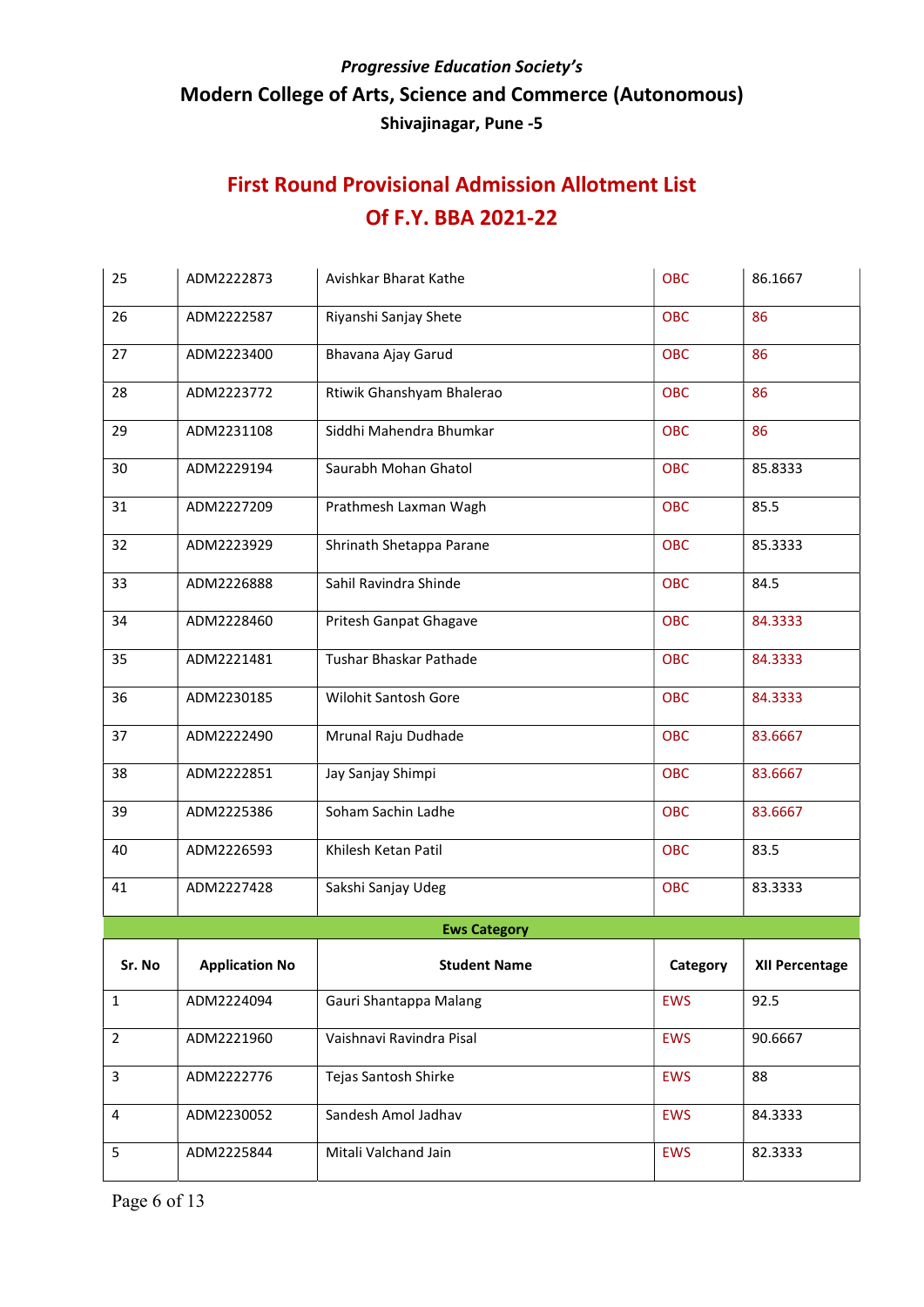| 6              | ADM2226869 | Suyash Ramesh Joshi             | <b>EWS</b>           | 82      |
|----------------|------------|---------------------------------|----------------------|---------|
| $\overline{7}$ | ADM2226186 | Om Bajirao Chaskar              | <b>EWS</b>           | 80.6667 |
| 8              | ADM2227622 | <b>Pratik Ranjitsing Girase</b> | <b>EWS</b>           | 80.1667 |
| 9              | ADM2228554 | Swarali Gajanan Bhandare        | <b>EWS</b>           | 79.1667 |
| 10             | ADM2225267 | Aditya Gangadhar Kalkote        | <b>EWS</b>           | 76.5    |
| 11             | ADM2227204 | Om Ashok Phalane                | <b>EWS</b>           | 75      |
| 12             | ADM2224099 | Yash Kiran Garud                | <b>EWS</b>           | 71      |
| 13             | ADM2225452 | Om Rajendra Bhosale             | <b>EWS</b>           | 70.5    |
| 14             | ADM2230084 | Karan Ashok Mengade             | <b>EWS</b>           | 66.8333 |
| 15             | ADM2226688 | Anandi Wasudeo Joshi            | <b>EWS</b>           | 65.3333 |
| 16             | ADM2221767 | Aditya Madhukar Kanase          | <b>SEBC</b>          | 86.8333 |
| 17             | ADM2225287 | Aishwarya Surendra Navghane     | <b>SEBC</b>          | 85.6667 |
| 18             | ADM2223359 | Yash Vijay Yadav                | <b>SEBC &amp; 3%</b> | 80.5    |
| 19             | ADM2225805 | Gauri Kailas Bhosale            | <b>SEBC</b>          | 78.5    |
| 20             | ADM2225248 | Sakshi Ravindra Dhamdhere       | <b>SEBC</b>          | 78.1667 |
| 21             | ADM2228646 | Dipali Subhash Ramane           | <b>SEBC</b>          | 77.6667 |
| 22             | ADM2225251 | Sayali Pandurang Shinde         | <b>SEBC</b>          | 75.3333 |

| <b>OPEN Category</b> |                       |                                 |          |                       |  |
|----------------------|-----------------------|---------------------------------|----------|-----------------------|--|
| Sr. No               | <b>Application No</b> | <b>Student Name</b>             | Category | <b>XII Percentage</b> |  |
|                      | ADM2226139            | Ritesh Purushottam Chandak      | Open     | 97.1667               |  |
| 2                    | ADM2228633            | <b>Bhavneet Gurmeet Chhabra</b> | Open     | 96.5                  |  |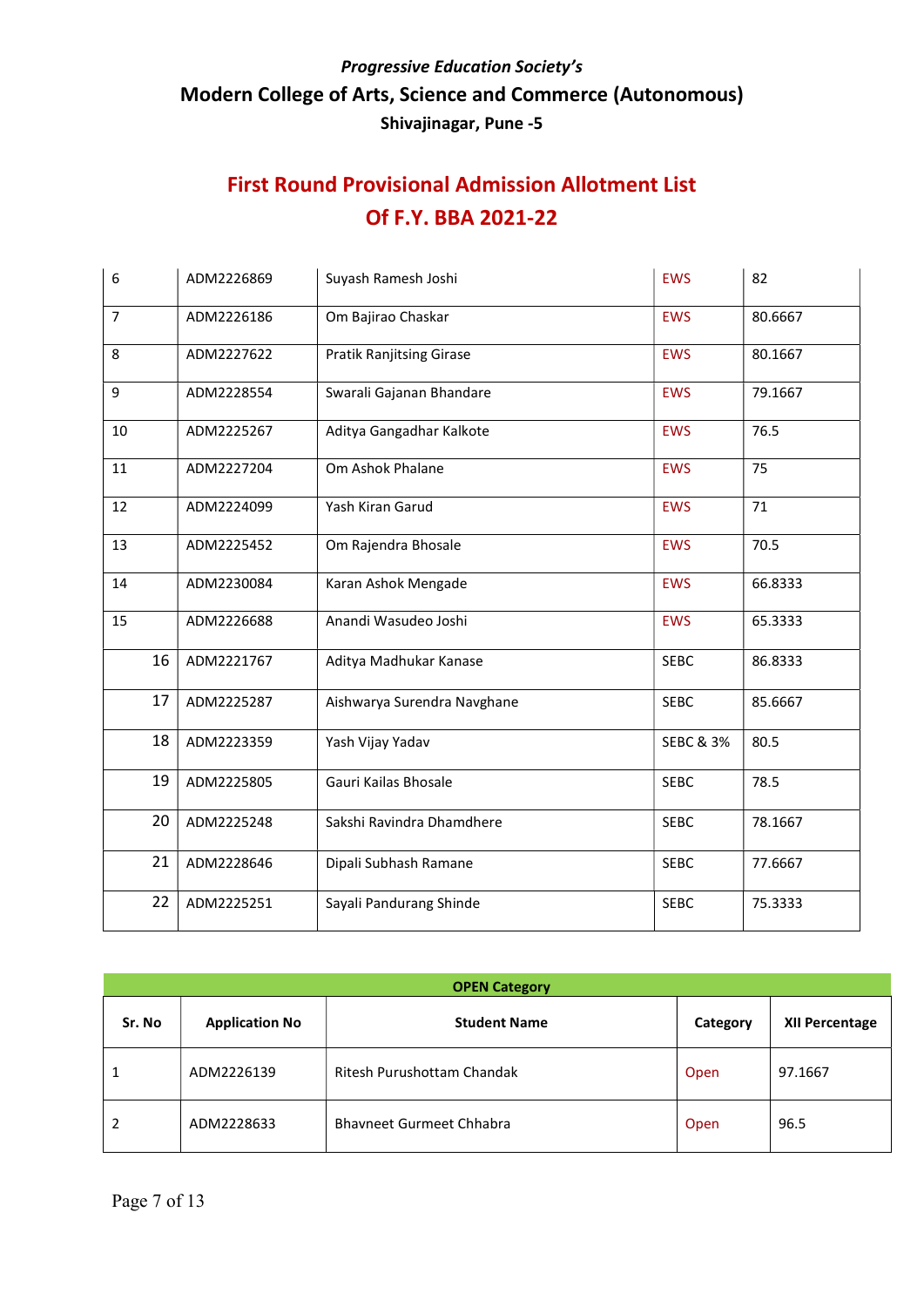| 3              | ADM2230776 | Shraddha Bhagwanrao Maske | Open      | 96.3333 |
|----------------|------------|---------------------------|-----------|---------|
| 4              | ADM2223614 | Nikita Nilesh Late        | Open      | 96.1667 |
| 5              | ADM2229160 | Vijay Ugrasen Ambulge     | Open      | 95.8333 |
| 6              | ADM2226525 | Aditya Amar Patnaik       | Open      | 95.6    |
| $\overline{7}$ | ADM2230673 | Sanket Navnath Shinde     | Open      | 94.8333 |
| 8              | ADM2230233 | Sana Afreen               | Open      | 94.8    |
| 9              | ADM2228067 | Jaysinh Ajay Bhosale      | Open      | 94.5    |
| 10             | ADM2224866 | Sakshi Hanumant Nikam     | Open      | 93.5    |
| 11             | ADM2224992 | Shubham Harichandra Ubale | Open & 3% | 92.8333 |
| 12             | ADM2224365 | Pratik Adhikrao Jadhav    | Open      | 92.1667 |
| 13             | ADM2222749 | Gauri Shrikant Kadepurkar | Open      | 92      |
| 14             | ADM2223784 | Muskan Singh              | Open      | 91.8    |
| 15             | ADM2221986 | Anuradha Ganesh Yadav     | Open      | 91.6667 |
| 16             | ADM2223857 | Amruta Prakash Sikchi     | Open      | 91.5    |
| 17             | ADM2229968 | Chinmay Madhav Gogate     | Open      | 91.3333 |
| 18             | ADM2224690 | Harsh Bhavesh Gandhi      | Open      | 90.5    |
| 19             | ADM2226074 | Bhavik Ravindra Vegad     | Open      | 90.5    |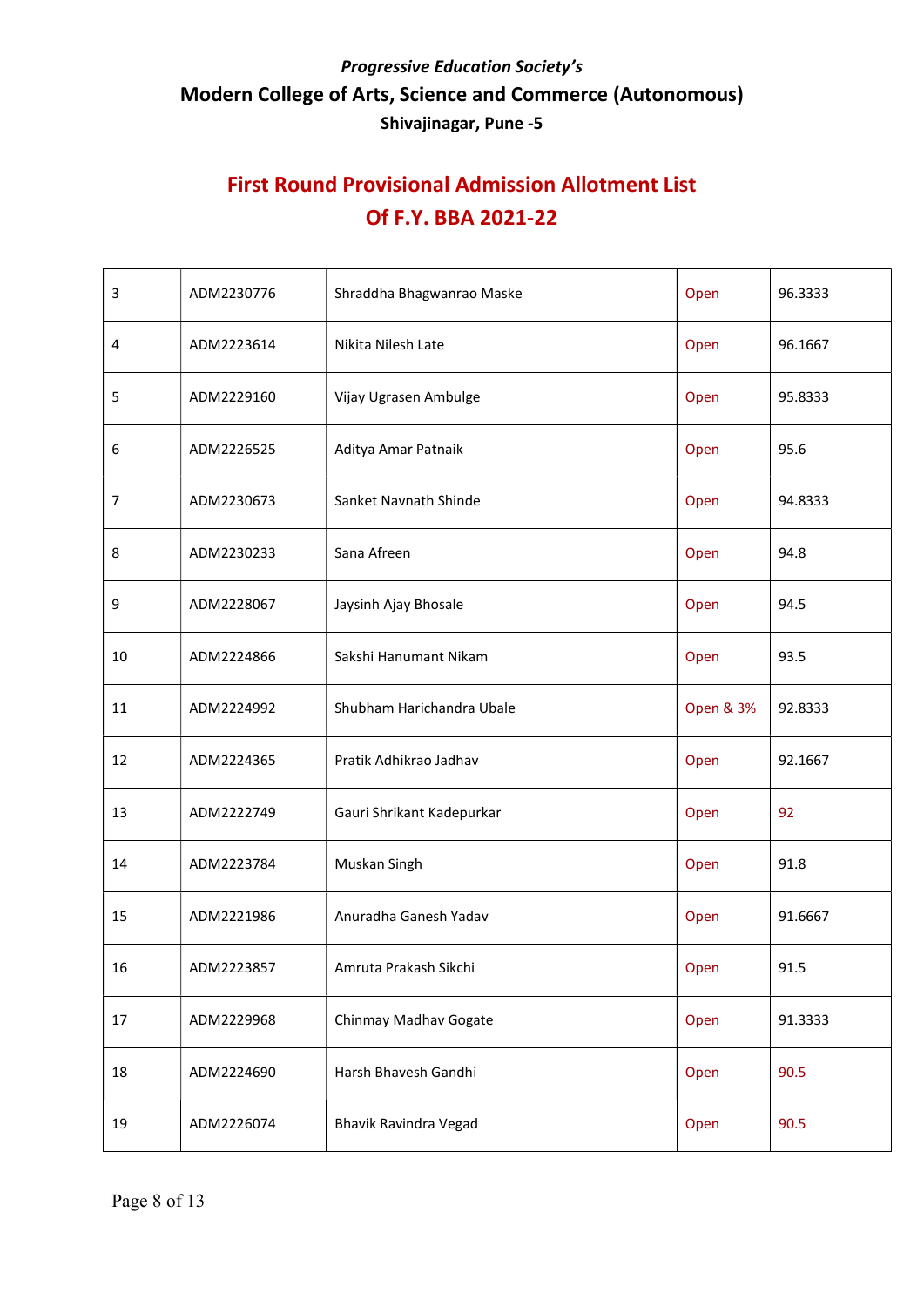| 20 | ADM2226052 | Shruti Siddharam Birajdar | Open | 90.3333 |
|----|------------|---------------------------|------|---------|
| 21 | ADM2229944 | Niraj Nandraj Shewale     | Open | 90.3333 |
| 22 | ADM2225807 | Omkar Kailas Mane         | Open | 90.1667 |
| 23 | ADM2228731 | Atharva Vijay Ghule       | Open | 90      |
| 24 | ADM2229389 | Prajwal Pradeep Pawar     | Open | 89.8333 |
| 25 | ADM2222611 | Rama Gajanan Deshmukh     | Open | 89.8333 |
| 26 | ADM2222703 | Ameesha Prashant Joshi    | Open | 89.6667 |
| 27 | ADM2225354 | Apurva Tanaji Bhilare     | Open | 89.6667 |
| 28 | ADM2226899 | Ishan Hakam Kotadiya      | Open | 89.5    |
| 29 | ADM2223050 | Faheem Farid Malvankar    | Open | 89.1667 |
| 30 | ADM2230945 | Siddhi Sunil Surve        | Open | 89.1667 |
| 31 | ADM2227696 | Shivraj Sunil Kadam       | Open | 89      |
| 32 | ADM2230623 | Ankita Baban Miraje       | Open | 88.8333 |
| 33 | ADM2221883 | Celine Ignatius Anthony   | Open | 88.6667 |
| 34 | ADM2222420 | Safa Salim Jasnaik        | Open | 88.5    |
| 35 | ADM2222640 | Jui Pavan Hagawane        | Open | 88.5    |
| 36 | ADM2223073 | Nikhil Jitendra Phadke    | Open | 88.3333 |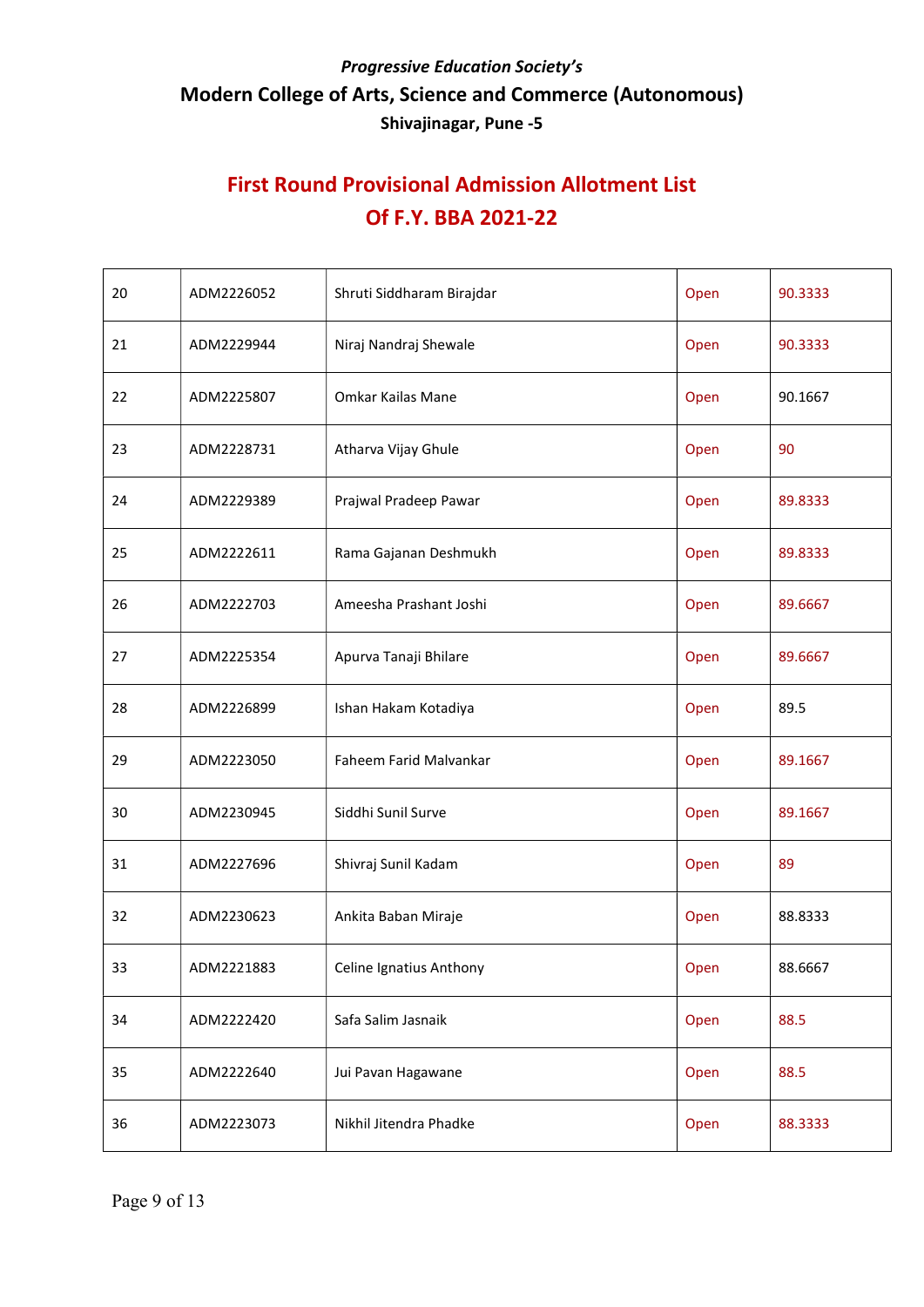| 37 | ADM2222016 | Prathamesh Jitendra Shukla<br>Open |      | 88.3333 |
|----|------------|------------------------------------|------|---------|
| 38 | ADM2221707 | Virag Santosh Doshi                | Open | 88.3333 |
| 39 | ADM2222014 | Poonam Nitin Badhe                 | Open | 88.1667 |
| 40 | ADM2223869 | Shreyash Balu Toshniwal            | Open | 88.1667 |
| 41 | ADM2225789 | Sopan Shirish Bhagwat              | Open | 88      |
| 42 | ADM2224867 | Vaishnavi Angad Shelke             | Open | 88      |
| 43 | ADM2231093 | Dev Rajesh Patel                   | Open | 88      |
| 44 | ADM2222369 | Prarthana Indranil Bhosale         | Open | 87.8333 |
| 45 | ADM2223854 | Prerana Ganesh Kale                | Open | 87.5    |
| 46 | ADM2231004 | Sanika Umesh Ghatage               | Open | 87.5    |
| 47 | ADM2229488 | Muskan Sohanlal Chouhan            | Open | 87.5    |
| 48 | ADM2223423 | Prachiti Pradip Govande            | Open | 87.3333 |
| 49 | ADM2225855 | Prathmesh Manohar Phadtare         | Open | 87.1667 |
| 50 | ADM2227684 | Divya Satyawan Gadhave             | Open | 87.1667 |
| 51 | ADM2229582 | Aliya Hasan Shaikh                 | Open | 87.1667 |
| 52 | ADM2226408 | Soham Mangesh Rangnekar            | Open | 87      |
| 53 | ADM2225220 | Siddhi Ajay Chordiya               | Open | 86.8333 |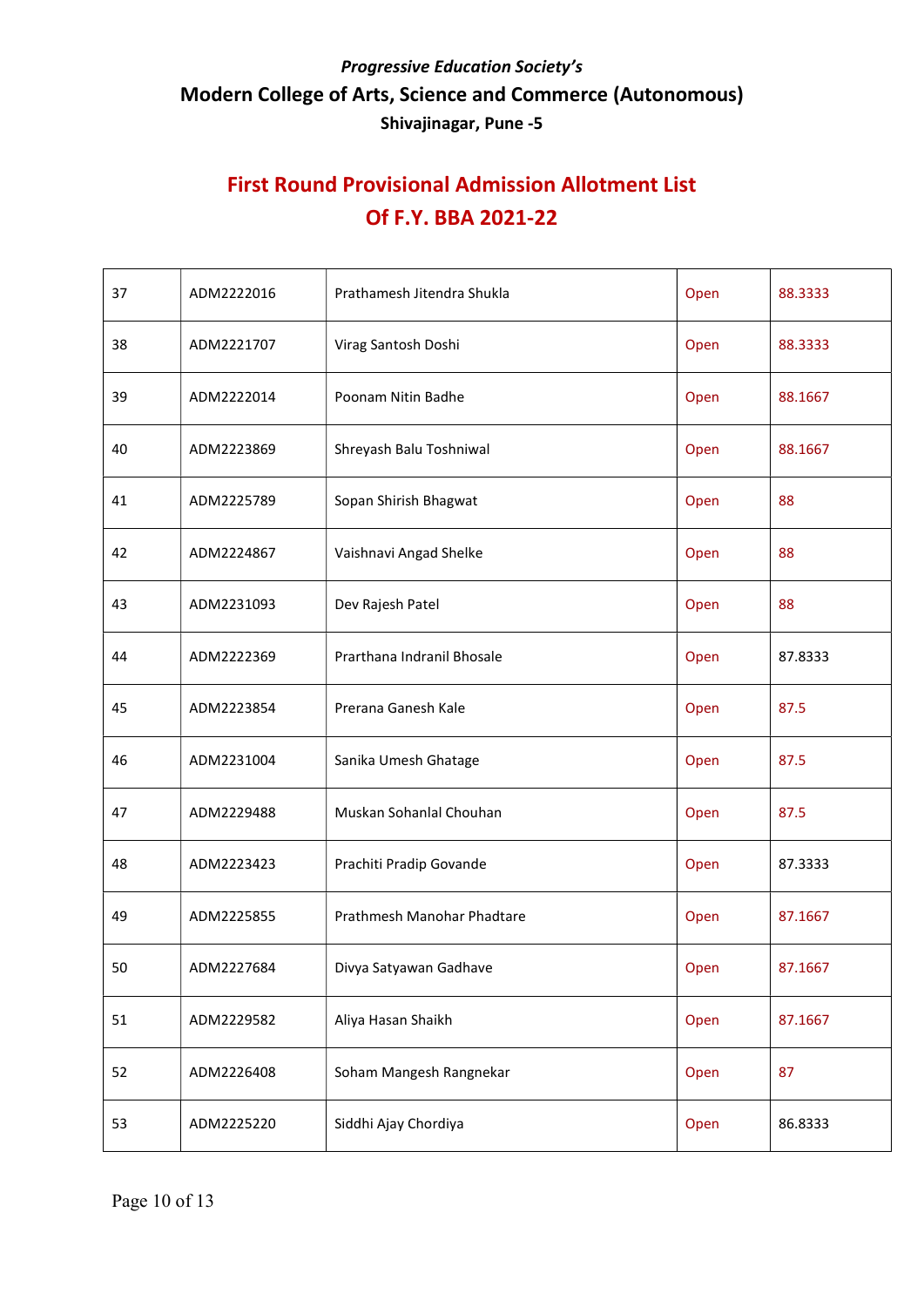| 54 | ADM2222996 | Pranam Sagar Padale         | Open | 86.6667 |
|----|------------|-----------------------------|------|---------|
| 55 | ADM2230424 | Manju Genaram Choudhary     | Open | 86.6667 |
| 56 | ADM2229296 | Yash Ramesh Dawara          | Open | 85.8333 |
| 57 | ADM2226536 | Hemangi Dilipbhai Chaudhari | Open | 85.6667 |
| 58 | ADM2221335 | Yukta Harish Chawla         | Open | 85.6    |
| 59 | ADM2222583 | Pragati Brahmadev Yadav     | Open | 85.1667 |
| 60 | ADM2228987 | Samrudhi Maruti Pawar       | Open | 85.1667 |
| 61 | ADM2228878 | Sakshi Gopal Joshi          | Open | 85.1667 |
| 62 | ADM2229966 | Shubham Santosh Divate      | Open | 85      |
| 63 | ADM2223878 | Pamela Niranjan Bhowmik     | Open | 85      |
| 64 | ADM2222066 | Riya Dattatray Jagtap       | Open | 85      |
| 65 | ADM2225005 | Hitesh Ghanshyam Motwani    | Open | 85      |
| 66 | ADM2224960 | Varsha Hridayanand Prasad   | Open | 85      |
| 67 | ADM2226568 | Mohammad Amin Muhit Hasware | Open | 84.8333 |
| 68 | ADM2221706 | Tanisha Rahul Doshi         | Open | 84.8333 |
| 69 | ADM2223022 | Pradnya Sanjay Jadhav       | Open | 84.8333 |
| 70 | ADM2221853 | Anish Jitendra Dasharathi   | Open | 84.6667 |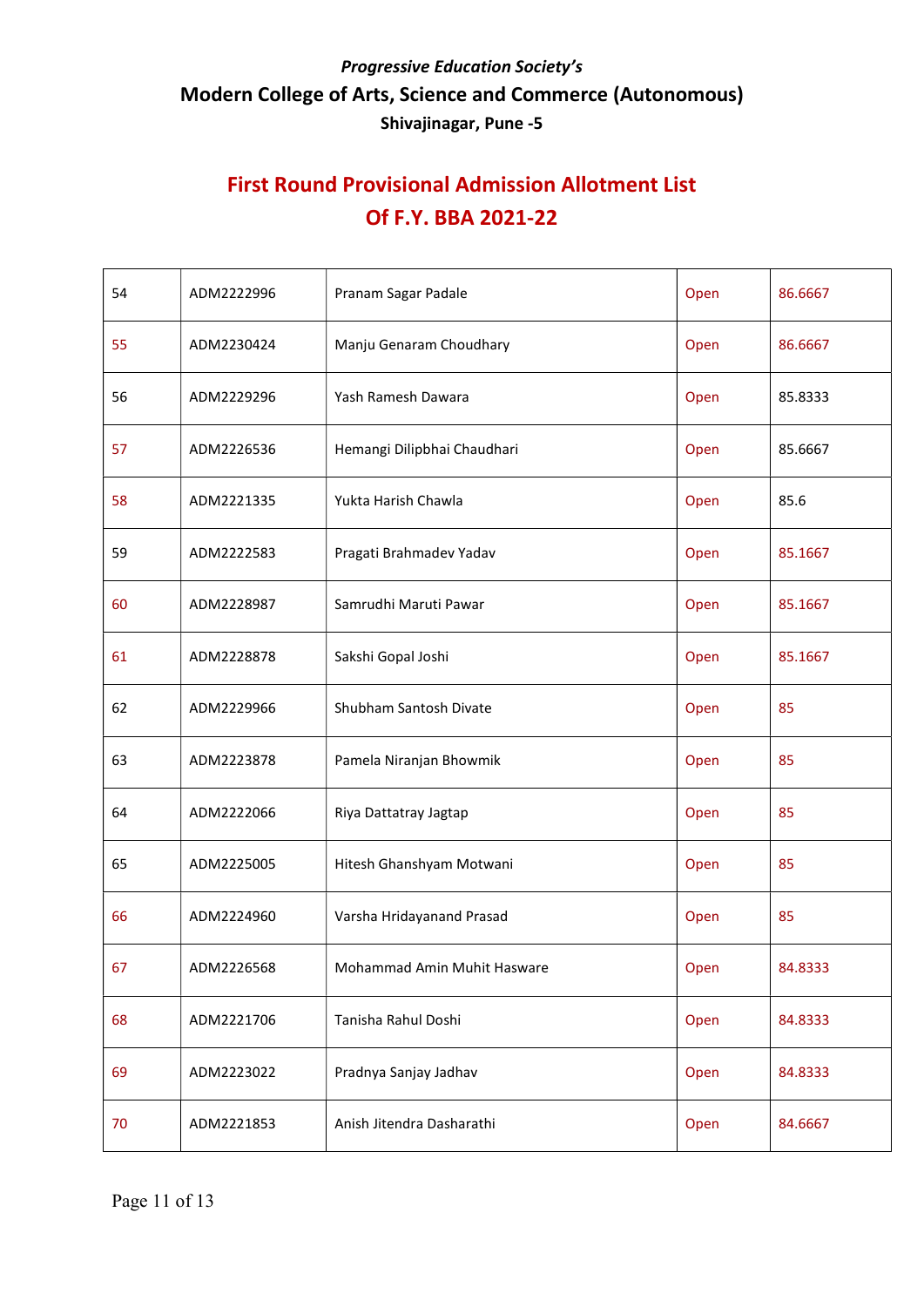# First Round Provisional Admission Allotment List Of F.Y. BBA 2021-22

| 71 | ADM2227470 | Khushi Manoj Runwal         | Open | 84.6667 |
|----|------------|-----------------------------|------|---------|
| 72 | ADM2224403 | Amulya Arun Shetty          | Open | 84.6667 |
| 73 | ADM2225603 | Vedant Praveen Haralkar     | Open | 84.3333 |
| 74 | ADM2223434 | Kirankumar Rajkumar Mudliar | Open | 84.3333 |
| 75 | ADM2223333 | Shruti Ramdas Said          | Open | 84.1667 |
| 76 | ADM2221288 | Arpita Amol Mone            | Open | 84.1667 |
| 77 | ADM2228420 | Prerna Dinesh Hosurkar      | Open | 84.1667 |
| 78 | ADM2228939 | Shraddha Diliprao Mulay     | Open | 84      |
| 79 | ADM2229499 | Yash Devidas Pawar          | Open | 84      |
| 80 | ADM2221128 | Vayun Nilesh Bandi          | Open | 84      |
| 81 | ADM2226825 | Yashaswi Radhesham Varma    | Open | 84      |
| 82 | ADM2226642 | Rajlaxmi Abhijeet Sawant    | Open | 84      |

#### Category wise Seat Distribution